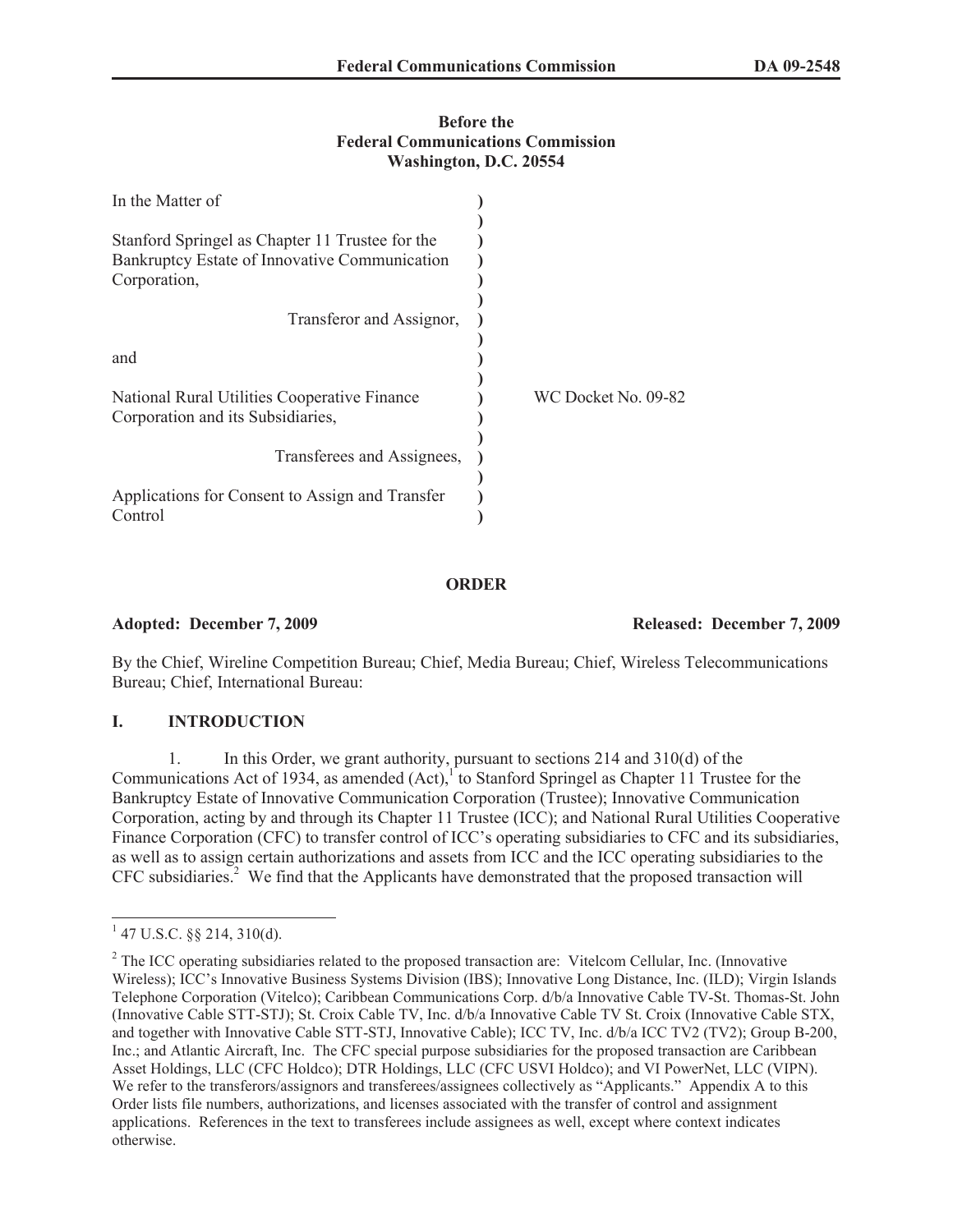serve the public interest, convenience, and necessity, and we reject the petitions to deny the applications and decline to impose conditions.

### **II. BACKGROUND**

#### **A. Transferor/Assignor**

2. ICC is a U.S. Virgin Islands holding company. ICC and its wholly-owned subsidiaries hold section 214 and Title III licenses to provide wireline, wireless, and cable TV services in the U.S. Virgin Islands (St. Thomas, St. John, St. Croix, and Water Island). Applicants state that ICC was placed into involuntary Chapter 11 bankruptcy by the U.S. District Court of the U.S. Virgin Islands, Division of St. Thomas and St. John, Bankruptcy Division (Bankruptcy Court) on July 5, 2007 after its former chairman engaged in mismanagement and malfeasance associated with company assets, and the company defaulted on loans and third party debts.<sup>3</sup> Applicants state that the chain of events leading to the bankruptcy left the ICC businesses without capital and in need of significant rehabilitation in order to provide telecommunications and cable TV services.<sup>4</sup> On October 4, 2007, the Bankruptcy Court appointed Mr. Stanford Springel, a U.S. citizen, as the Chapter 11 Trustee for the bankruptcy estate of ICC. <sup>5</sup> Applicants state that ICC operates currently under the direct and ultimate control of Mr. Springel as the Chapter 11 Trustee and that he has sought to stabilize the operating subsidiaries, improve their cash flow and ability to make network investments, and has overseen maintenance of the networks during the pendency of the bankruptcy proceedings.<sup>6</sup>

3. On April 9, 2009, the Bankruptcy Court authorized Mr. Springel and CFC to seek regulatory approvals for the proposed transaction.<sup>7</sup> The Bankruptcy Court Order states, "[t]he Motion [to approve the sale] is granted and the sale of the Assets to the Buyer is hereby authorized on an interim basis, and such authorization shall become final upon a finding by the Court at the Final Sale Hearing that (a) all U.S. and/or foreign regulatory approvals required to transfer the Assets under the Agreement have been obtained and (b) all other findings and rulings to be made by the Court, as set forth in the Agreement, have been made ...."<sup>8</sup>

4. ICC itself holds Personal Communications Service, point-to-point microwave, and Advanced Wireless Service (AWS) licenses. The ICC operating entities (listed in footnote 2) provide the following services: ILD provides interstate and international services to and from the U.S. Virgin Islands; Vitelco is the incumbent local exchange carrier (LEC) in the U.S. Virgin Islands and holds common carrier point-to-point microwave, industrial/business pool-conventional, and paging and radiotelephone

<sup>5</sup> *Order Approving Selection of Trustee*, Case No. 07-30012 (Bankr. V.I., Oct. 4, 2007).

6 Public Interest Statement at 16; Springel Opposition at 14-15.

<sup>&</sup>lt;sup>3</sup> Consolidated Application for Transfer of Control and Assignment of International and Domestic Section 214 Authority (Consolidated Application), WC Docket No. 09-82, Exhibit 1, Description of Proposed Transaction, Public Interest Showing, and Related Requests and Showings at 9-10 (filed May 20, 2009) (Public Interest Statement); Joint Opposition to Petition to Deny, WC Docket No. 09-82 at 14-15 (filed July 22, 2009) (Joint Opposition); Opposition to Atlantic Tele-Network, Inc. Petition to Deny or, Alternatively, to Grant With Conditions, WC Docket No. 09-82 at 13-14 (filed July 22, 2009) (Springel Opposition).

<sup>4</sup> Public Interest Statement at ii, 15-17; Springel Opposition at 13-14. *See* Petition of Atlantic Tele-Network, Inc. to Deny or, Alternatively, to Grant With Conditions, WC Docket No. 09-82 (filed July 7, 2009) (ATN Petition) at 15- 19.

<sup>7</sup> *Interim Order (A) Approving Sale of Group 1 Assets Free and Clear of All Liens, Claims, Encumbrances, and Other Interests; (B) Approving Assumption and Assignment of Certain Executory Contracts and Unexpired Leases and (C) Granting Related Relief*, Case No. 07-30012 (Bankr. V.I. Apr. 9, 2009) (*Interim Sale Order*).

<sup>8</sup> *Id.* at 5.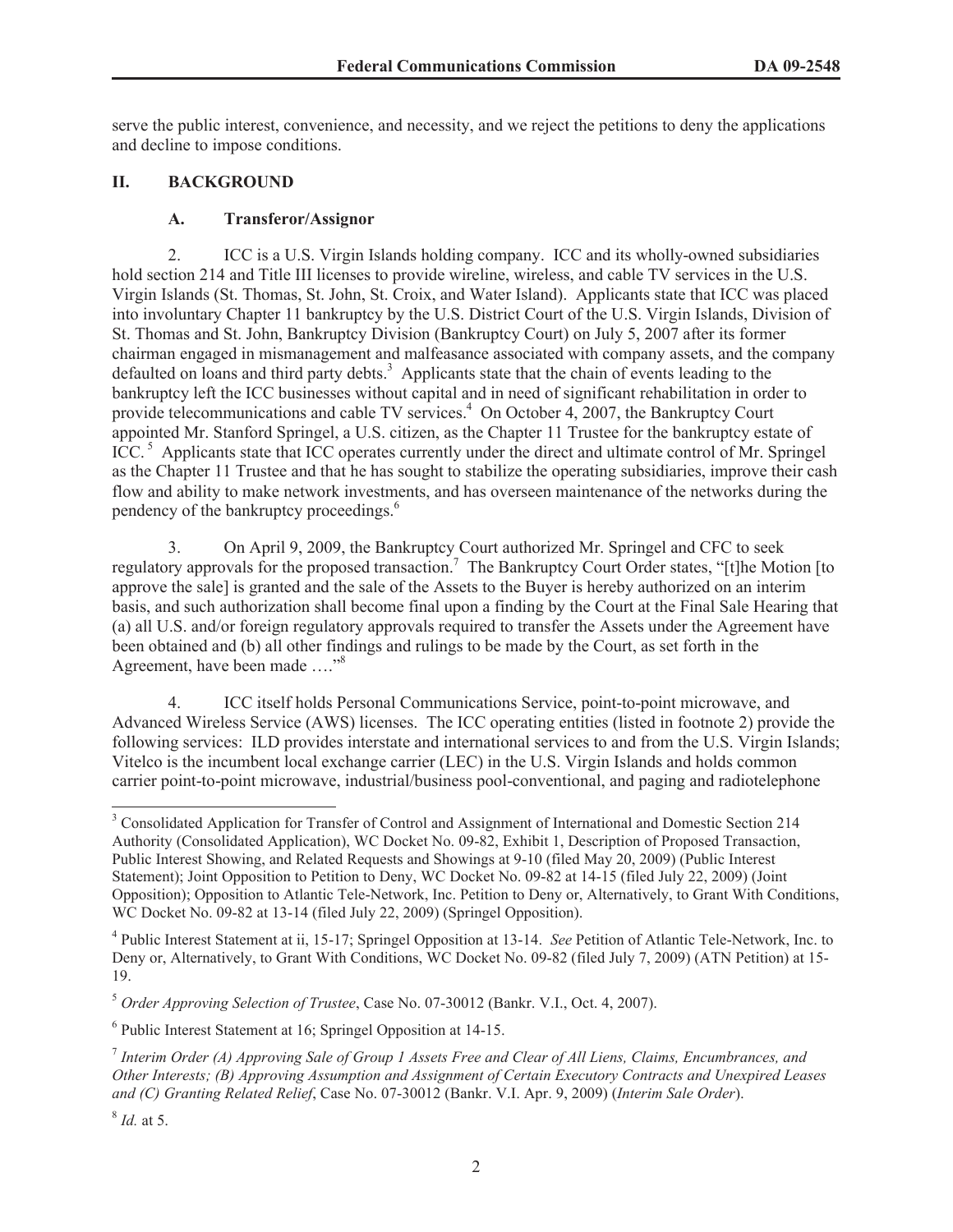licenses; IBS, an operating division of ICC, is primarily a telephone equipment provider, but provided pay telephone service in the U.S. Virgin Islands until September 2008 and has domestic common carrier transmission lines; Innovative Wireless is a commercial mobile radio services (CMRS) provider operating in the U.S. Virgin Islands and holds cellular licenses; Innovative Cable STT-STJ is the principal cable operator on St. Thomas and St. John and holds CARS licenses and a receive-only earth station authorization; Innovative Cable STX is the principal cable operator on St. Croix and holds an industrial/business pool-conventional license; TV2 is a local cable channel in the U.S Virgin Islands and holds CARS licenses; Group B-200, Inc. owns an aircraft license;<sup>9</sup> and Atlantic Aircraft, Inc. holds an aeronautical and fixed license.<sup>10</sup>

### **B. Transferees/Assignees**

5. CFC, the purchaser in the proposed transaction, is a District of Columbia corporation that operates as a privately-owned, non-governmental financial institution offering financial services to its rural utility member-owners. As of fiscal year-end 2008, it had 1,538 members in 49 states, the District of Columbia, and two U.S. territories.<sup>11</sup> Applicants state that CFC is not a telecommunications provider and that no person or entity directly or indirectly owns 10 percent or more of the equity of CFC.<sup>12</sup> CFC Holdco, a Delaware limited liability company, is an umbrella holding company that CFC created for the purpose of acquiring the stock and assets of the ICC operating entities. CFC is CFC Holdco's sole member. CFC Holdco, in turn, is the sole member of CFC USVI Holdco, a U.S. Virgin Islands limited liability company organized to hold the U.S. Virgin Island interests of CFC Holdco.

6. Applicants state that the Rural Telephone Finance Cooperative (RTFC), a District of Columbia corporation, is a privately-owned, non-governmental lending cooperative for rural utilities and the principal secured creditor of debtor ICC in the ongoing bankruptcy proceedings. CFC founded RTFC, manages it, and funds it, although RTFC is governed by a board of directors that is separate and independent from CFC's board.<sup>13</sup>

### **C. Description of the Transaction**

7. The Bankruptcy Court approved the sale of the ICC subsidiaries in three groups. The ICC U.S. Virgin Islands telecommunications and cable assets that are included in the proposed transaction are in the Group One assets, which also include the telecommunications and cable television businesses of ICC located in the British Virgin Islands and the Netherlands Antilles.<sup>14</sup> On March 13, 2009, the Trustee and RTFC signed a stock and asset purchase agreement to implement RTFC's credit bid for the ICC subsidiaries. The Applicants state that the Trustee, in his business judgment, deemed the RTFC bid to be the highest and best bid for the asset groups.<sup>15</sup> They state that no other party submitted a sufficient bid for

<sup>9</sup> Aircraft licenses may not be assigned or transferred. *See* 47 C.F.R. § 1.948(b)(5).

<sup>&</sup>lt;sup>10</sup> All of these operating entities are U.S. Virgin Islands corporations, except for Group B-200, which is a Puerto Rico corporation. Applicants state that the operating entities are direct subsidiaries of ICC, but are not, themselves, in bankruptcy.

 $11$  Applicants state that CFC's consolidated membership consists of 511 telecommunications providers, in addition to electric utilities and other entities. Public Interest Statement at 5-6.

<sup>&</sup>lt;sup>12</sup> Consolidated Application at 6.

<sup>&</sup>lt;sup>13</sup> Public Interest Statement at 6-7.

<sup>&</sup>lt;sup>14</sup> *Id.* at 11-15. The Group Two assets consist of cable television operations in Martinique, Guadeloupe, and France, and the Group Three assets consist of a U.S. Virgin Islands daily newspaper. The sale of the Group Two and Group Three assets were consummated in 2008. *Id*.

<sup>15</sup> *Id*. at 11.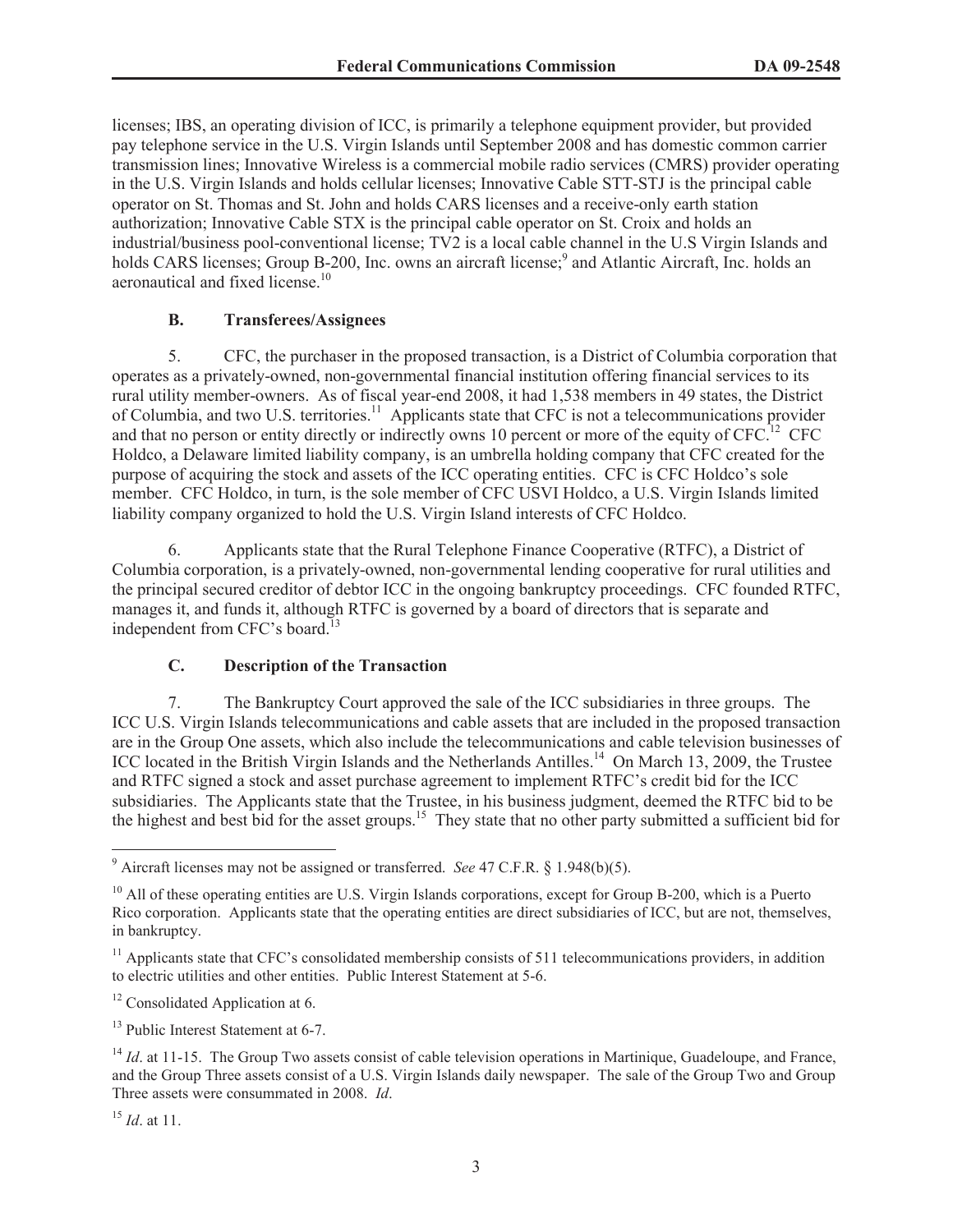all or part of the Group One assets.<sup>16</sup> On April 3, 2009, RTFC notified the Bankruptcy Court that it had designated CFC Holdco and CFC USVI Holdco as the purchaser entities with respect to the ICC U.S. Virgin Islands businesses.

8. Prior to the consummation of the proposed transaction, RTFC will consummate assignments to CFC of its acquisition rights under the purchase agreement between RTFC and the Trustee. Pursuant to the terms of the proposed transaction, a CFC subsidiary will acquire all the outstanding stock and assets of ICC's existing subsidiaries. CFC will not acquire the stock of ICC itself, but will acquire some ICC assets. All of the ICC operating entities will become wholly-owned subsidiaries of CFC USVI Holdco.<sup>17</sup>

9. The Applicants assert that the transaction will serve the public interest. Specifically, they state that: (1) CFC is a solvent and stable entity with broad experience in dealing with rural utilities, including rural telephone companies, and can offer the ICC subsidiaries access to necessary capital; (2) ICC and its operating subsidiaries currently have limited capital and substantial indebtedness, and the proposed transaction will permit the ICC subsidiaries to focus on rehabilitating and improving their quality of service for telecommunications and cable TV services upon emerging from bankruptcy; (3) CFC will take steps to improve disaster planning and recovery operations for the ICC subsidiaries' telecommunications and cable television infrastructure, which is particularly critical in the hurricanevulnerable U.S. Virgin Islands; and (4) the proposed transaction will enhance competition in the provision of wireline, wireless, and cable television services by strengthening the economic foundation of the ICC subsidiaries and enabling them to become more robust competitors. The Applicants further assert that the proposed transaction will not harm competition or create any new combinations in the U.S. Virgin Islands' wireline, mobile/broadband, or multichannel video programming markets.<sup>18</sup>

### **D. Comments on the Transaction**

10. On June 5, 2009, the Wireline Competition Bureau released a public notice seeking comments and reply comments on the proposed transaction.<sup>19</sup> Atlantic Tele-Network, Inc. (ATN), a wireless data provider in the U.S. Virgin Islands and a participant in the bankruptcy auction for the sale of certain of the ICC assets,<sup>20</sup> filed a petition to deny or, alternatively, to grant with conditions. ATN contends that, unless the Commission denies the proposed transaction or imposes a divestiture condition that would require CFC to divest either ICC's terrestrial pay-television operations or the Vitelco telephone operations, there will be no intermodal competition in the U.S. Virgin Islands because ICC's Innovative Cable business does not compete with Vitelco.<sup>21</sup> It argues that the lack of a competitive

<sup>20</sup> ATN Petition at 3.

<sup>&</sup>lt;sup>16</sup> Joint Opposition at iii.

<sup>&</sup>lt;sup>17</sup> Public Interest Statement at 11-14. VIPN, a U.S. Virgin Islands limited liability company, is the assignee for IBS's domestic common carrier transmission lines. CFC Holdco is VIPN's sole member.

<sup>18</sup> *Id*. at 15-19.

<sup>19</sup> *Stanford Springel as Chapter 11 Bankruptcy Trustee for Innovative Communication Corporation, Transferor and Assignor, and National Rural Utilities Cooperative Finance Corporation and its Subsidiaries, Transferees and Assignees, Seek FCC Consent to Assign and Transfer Control of the Assets and Authorizations of Innovative Communication Corporation*, WC Docket No. 09-82, Public Notice, 24 FCC Rcd 7722 (2009).

<sup>&</sup>lt;sup>21</sup> *Id.* at 26-32. Jeffrey B.C. Moorhead filed a petition asserting that the Commission should deny the applications because the proposed transaction will adversely impact competition and disaster planning and recovery in the U.S. Virgin Islands. Petition to Deny of Jeffrey B.C. Moorhead, WC Docket No. 09-82 (filed July 7, 2009) (Moorhead Petition). *See* Letter from Jeffrey B.C. Moorhead to FCC, WC Docket No. 09-82 (filed July 6, 2009).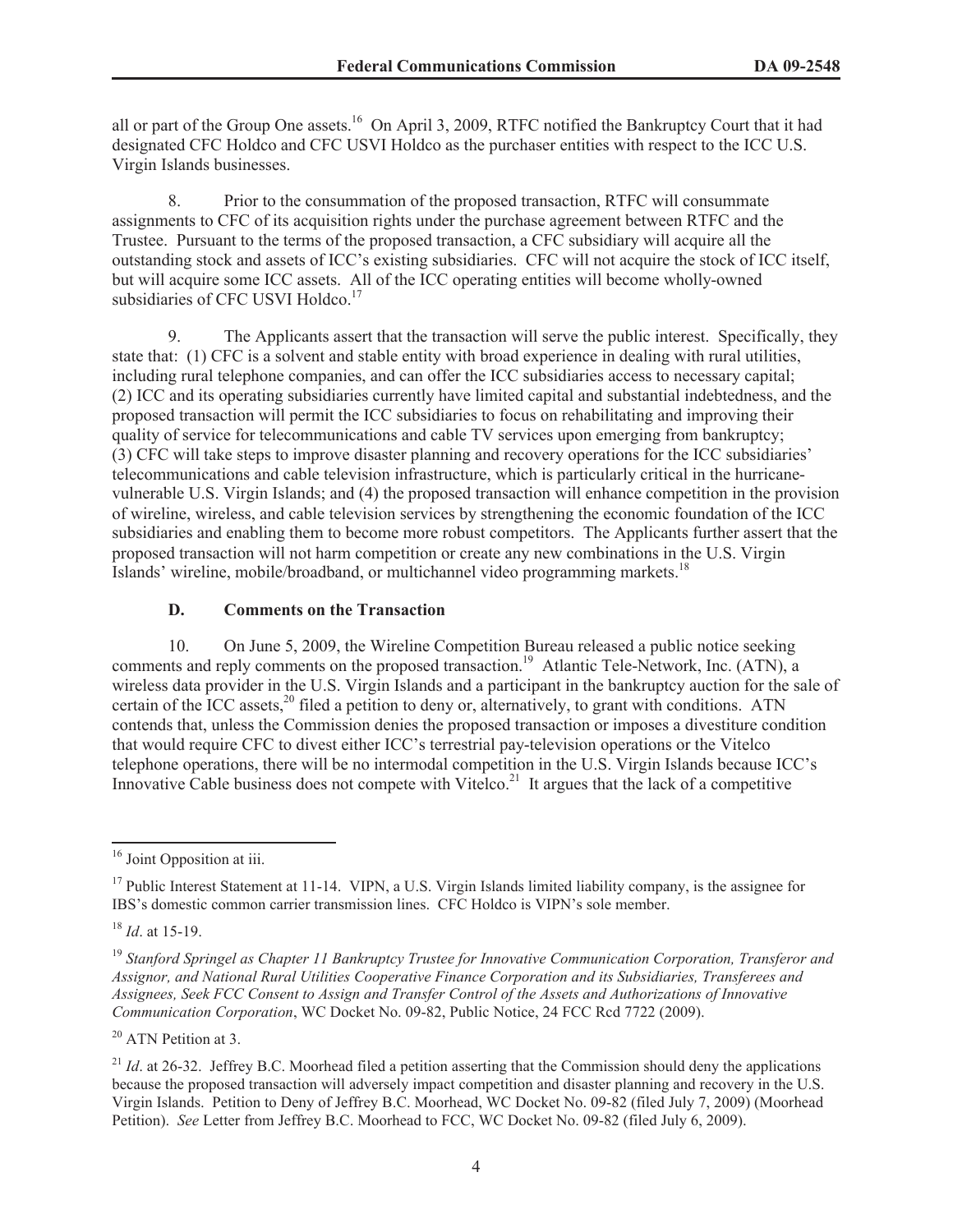market will hinder broadband deployment on the islands.<sup>22</sup> It further contends that, due to mismanagement and malfeasance of ICC's former owner and the lack of competition, the Vitelco network is in disrepair.<sup>23</sup> Finally, it argues that CFC failed to adequately supervise loans that it made to the former company and questions its qualifications to be a Commission licensee.<sup>24</sup>

11. In response to these allegations, the Applicants assert that the proposed transaction will allow the ICC subsidiaries to finally emerge from a long-running bankruptcy as stable, solvent, and strengthened competitors.<sup>25</sup> They argue that CFC is qualified to be a Commission licensee,<sup>26</sup> that Vitelco and Innovative Cable have operated under common control since 1998, and that ATN's argument is a collateral attack on the bankruptcy process and is not specific to the proposed transaction.<sup>27</sup> They further contend that a divestiture condition would not result in viable bids for the ICC businesses in the unique U.S. Virgin Islands market, and that the costs of separating the operations are too high to support either company as a stand alone business at this point in time.<sup>28</sup>

## **III. DISCUSSION**

# **A. Public Interest Review**

12. Pursuant to sections 214(a) and 310(d) of the Act, the Commission must determine before approving the transfer that the proposed transfer of control and assignment to CFC of licenses and authorizations held by ICC will serve the public interest, convenience, and necessity.<sup>29</sup> In making this determination, we first assess whether the proposed transaction complies with the specific provisions of the Act, other applicable statutes, and the Commission's rules. If the proposed transaction would not violate a statute or rule, the Commission considers whether it could result in public interest harms by substantially frustrating or impairing the objectives or implementation of the Communications Act or related statutes. The Commission then employs a balancing test weighing any potential public interest harms of the proposed transaction against the proposed public interest benefits.<sup>30</sup> The Applicants bear the

<sup>24</sup> *Id*. at 13, 16-19, 20.

<sup>25</sup> Springel Opposition at 13-16.

<sup>&</sup>lt;sup>22</sup> Letter from Robert J. Aamoth and Joan M. Griffin, Counsel for ATN, to Marlene H. Dortch, Secretary, FCC, WC Docket No. 09-82 at 9-10 (filed Aug. 28, 2009) (ATN August 28 *Ex Parte* Letter); Letter from Joan M. Griffin, Counsel for ATN, to Marlene H. Dortch, Secretary, FCC, WC Docket No. 09-82, Att. at 1 (filed Sept. 9, 2009) (ATN September 9 *Ex Parte* Letter); Letter from Robert J. Aamoth, Counsel for ATN, to Marlene H. Dortch, Secretary, FCC, WC Docket No. 09-82 at 1-4, 9 (filed Nov. 2, 2009) (ATN November 2 *Ex Parte* Letter).

 $23$  ATN Petition at 4-7, 14-19.

<sup>&</sup>lt;sup>26</sup> Joint Opposition at 14-15; Springel Opposition at 15-16.

<sup>&</sup>lt;sup>27</sup> Joint Opposition at 2; 5-12; Springel Opposition at 2-6.

 $28$  Joint Opposition at 2-3; Springel Opposition at 7-8.

<sup>29</sup> 47 U.S.C. §§ 214(a), 310(d); *see also Application of WorldCom, Inc. and MCI Communications Corporation for Transfer of Control of MCI Communications Corporation to WorldCom, Inc.*, CC Docket No. 97-211, Memorandum Opinion and Order, 13 FCC Rcd 18025, 18030-32, paras. 8-10 (1998) (*WorldCom/MCI Order*).

<sup>30</sup> *See, e.g.*, *AT&T Inc. and BellSouth Corporation Application for Transfer of Control*, WC Docket No. 06-74, Memorandum Opinion and Order, 22 FCC Rcd 5662, 5672, para. 19 (2007) (*AT&T/BellSouth Order*); *Application of GTE Corporation, Transferor, and Bell Atlantic Corporation, Transferee*, CC Docket No. 98-184, Memorandum Opinion and Order, 15 FCC Rcd 14032, 14046, paras. 20, 22 (2002); *Applications of Ameritech Corp. and SBC Communications Inc.*, WC Docket No. 98-141, Memorandum Opinion and Order, 14 FCC Rcd 14712, 14737–38, para. 48 (1999); *Applications of NYNEX Corp., Transferor, and Bell Atlantic Corp., Transferee, For Consent to Transfer Control of NYNEX Corp. and Its Subsidiaries*, File No. NSD-L-96-10, Memorandum Opinion and Order, 12 FCC Rcd 19985, 19987, para. 2 (1997).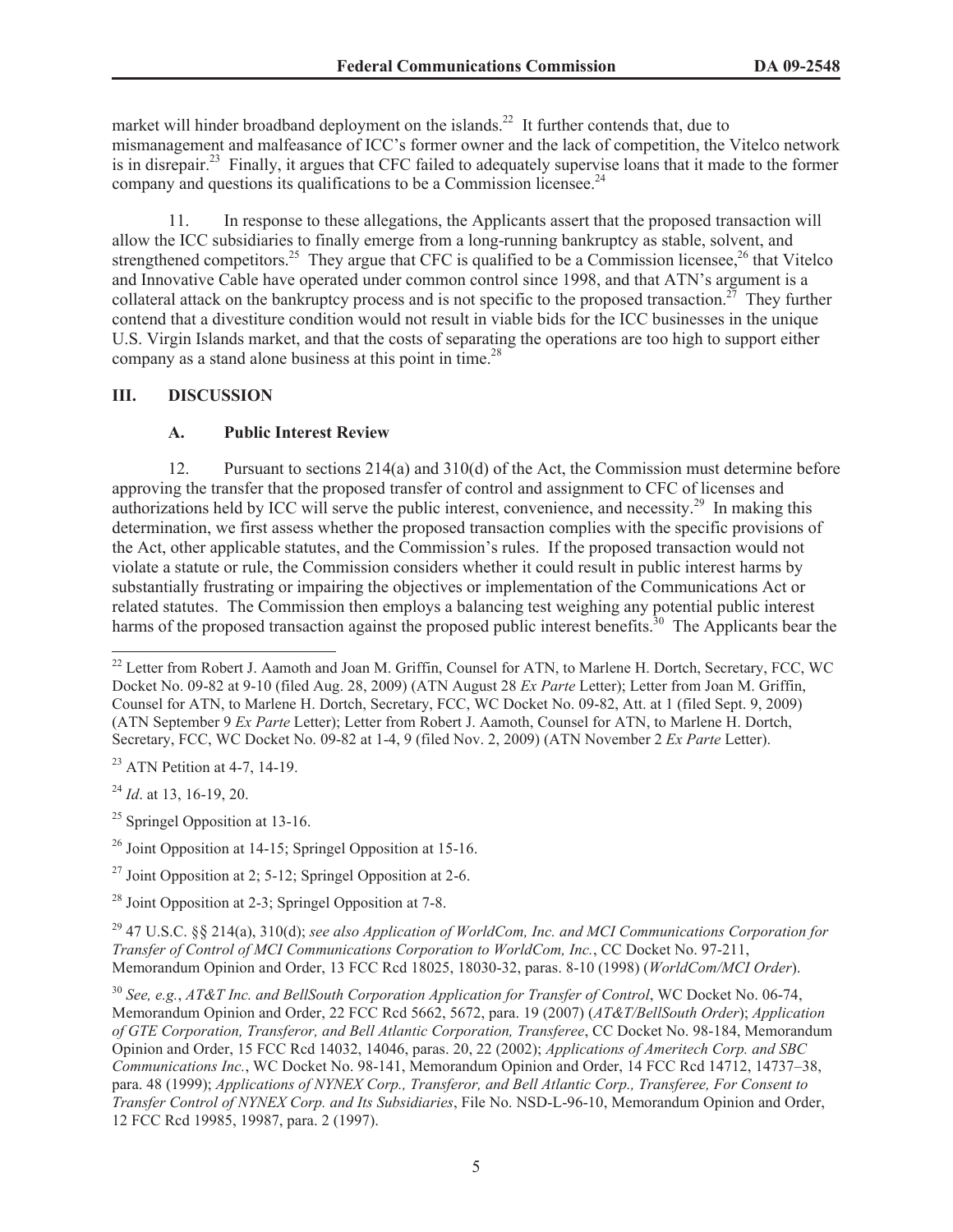burden of proving, by a preponderance of the evidence, that the proposed transaction, on balance, serves the public interest.<sup>31</sup> If we are unable to find that the proposed transaction serves the public interest for any reason, or if the record presents a substantial and material question of fact, we must designate the application for hearing. $32$ 

13. Our public interest evaluation necessarily encompasses the "broad aims of the Communications Act,<sup>"33</sup> which include, among other things, a deeply rooted preference for preserving and enhancing competition in relevant markets, accelerating private sector deployment of advanced services, ensuring a diversity of license holdings, and generally managing the spectrum in the public interest.<sup>34</sup> Our public interest analysis may also entail assessing whether the merger will affect the quality of communications services or will result in the provision of new or additional services to consumers.<sup>35</sup> In conducting this analysis, the Commission may consider technological and market changes, and the nature, complexity, and speed of change of, as well as trends within, the communications industry.<sup>36</sup>

## **B. CFC's Qualifications to Hold Licenses**

14. As a threshold matter, we must determine whether the Applicants have the requisite qualifications to hold and assign and transfer licenses under section 310(d) of the Act and the Commission's rules.<sup>37</sup> In general, when evaluating assignments under section 310(d), we do not re-

<sup>32</sup> We are not required to designate for hearing applications for the transfer or assignment of Title II authorizations. *See ITT World Commc'ns, Inc. v. FCC*, 595 F.2d 897, 901 (2d Cir. 1979). We may do so, however, if we find that a hearing would be in the public interest. With respect to the applications to transfer licenses subject to Title III of the Act, however, if we are unable to find that the proposed transaction serves the public interest, or if the record presents a substantial and material question of fact, section 309(e) of the Communications Act requires that we designate the application for hearing. 47 U.S.C. § 309(e); *see also EchoStar/DirecTV Order*, 17 FCC Rcd at 20574, para. 25; *Cingular/AT&T Wireless Order*, 19 FCC Rcd at 21542-44, para 40.

<sup>33</sup> *AT&T/BellSouth Order*, 22 FCC Rcd at 5673, para. 20.

<sup>34</sup> *See* 47 U.S.C. § 1302(b). Section 706 of the Telecommunications Act of 1996, Pub. L. No. 104-104, Title VII, Sec. 706, 110 Stat. 56, 153 (1996) (1996 Act), as amended in relevant part by the Broadband Data Improvement Act, Pub. L. No. 110-385, 122 Stat. 4096 (2008) (BDIA), is now codified in Title 47, Chapter 12 of the United States Code. *See* 47 U.S.C. § 1301 *et. seq*. Prior to the BDIA, section 706 was reproduced in the notes to section 157 of the Act. 47 U.S.C. § 157 nt. (2008). *See also* 47 U.S.C. §§ 254, 332(c)(7); *SBC Communications, Inc. and AT&T Corp. Applications for Approval of Transfer of Control*, WC Docket No. 05-65, Memorandum Opinion and Order, 20 FCC Rcd 18290, 18301, para. 17 (2005) (*SBC/AT&T Order*); *WorldCom/MCI Order*, 13 FCC Rcd at 18030–31, para. 9; *cf*. 47 U.S.C. §§ 301, 303, 309(j), 310(d), 521(4), 532(a).

<sup>35</sup> *See AT&T/BellSouth Order*, 22 FCC Rcd at 5673, para. 20.

<sup>36</sup> *See id.*

<sup>37</sup> *See Policy Regarding Character Qualifications in Broadcast Licensing, Amendment of Rules of Broadcast Practice and Procedure Relating to Written Responses to Commission Inquiries and the Making of Misrepresentations to the Commission by Permittees and Licensees*, Report, Order and Policy Statement, 102 F.C.C.2d 1179, 1210-11 paras. 60-61 (1986); Memorandum Opinion and Order, 1 FCC Rcd 421 (1986); *Policy Regarding Character Qualifications in Broadcast Licensing, Amendment of Part 1, the Rules of Practice and* 

<sup>31</sup> *See, e.g.*, *AT&T/BellSouth Order*, 22 FCC Rcd at 5672, para. 19; *Applications of AT&T Wireless Services, Inc. and Cingular Wireless Corporation*, WT Docket 04-70, Memorandum Opinion and Order, 19 FCC Rcd 21522, 21542, para. 40 (2004) (*Cingular/AT&T Wireless Order*); *General Motors Corporation and Hughes Electronics Corporation, Transferors, and The News Corporation Limited, Transferee*, MB Docket No. 03-124, Memorandum Opinion and Order, 19 FCC Rcd 473, 485, para. 18 (2004); *Application of EchoStar Communications Corporation (a Nevada Corporation), General Motors Corporation, and Hughes Electronics Corporation (Delaware Corporations) (Transferors) and EchoStar Communications Corporation (a Delaware Corporation) (Transferee)*, CS Docket No. 01-348, Hearing Designation Order, 17 FCC Rcd 20559, 20574, para. 25 (2002) (*EchoStar/DirecTV Order*).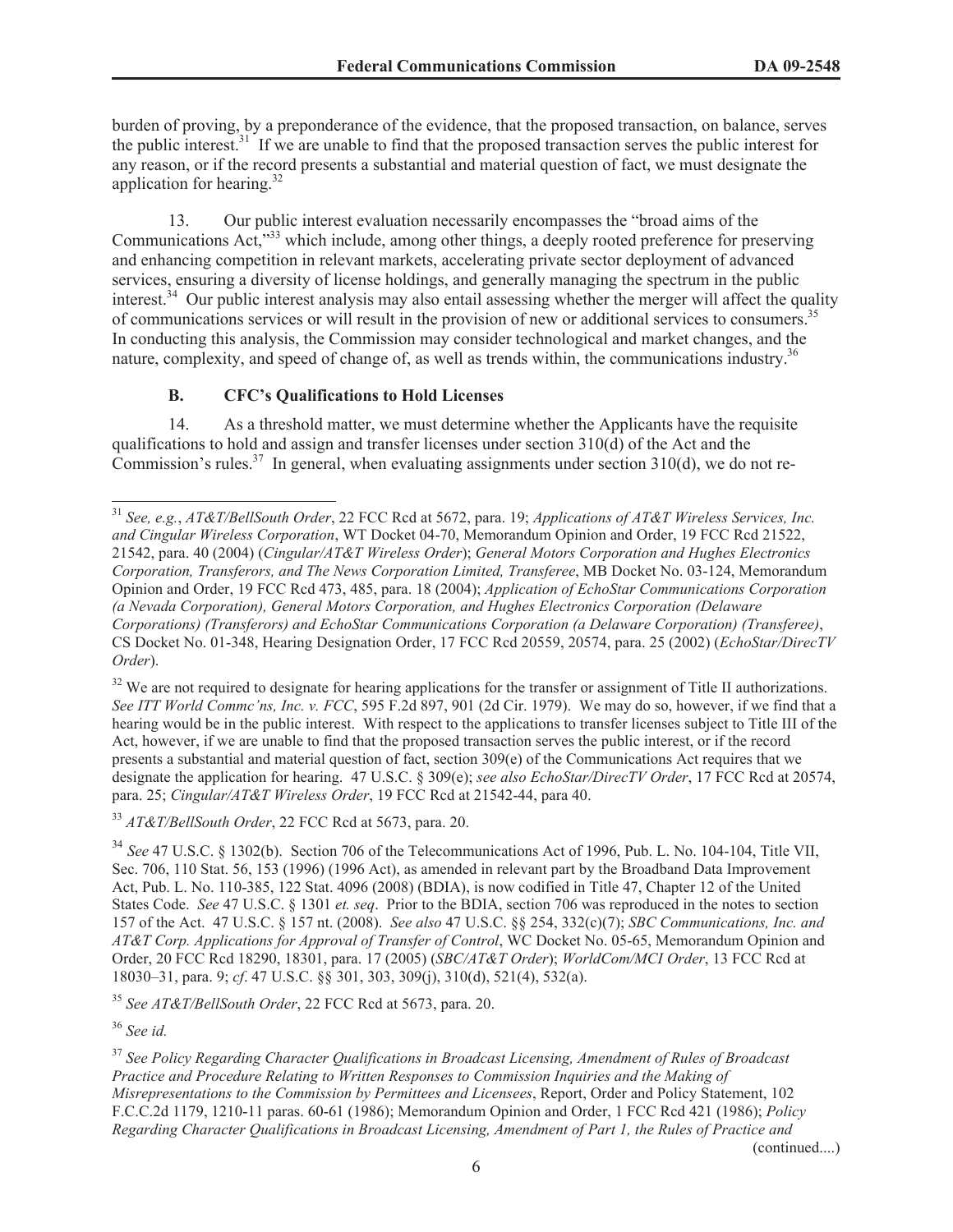evaluate the qualifications of the transferor.<sup>38</sup> There is an exception to this policy when issues related to basic qualifications have been designated for hearing by the Commission or have been sufficiently raised in petitions to warrant the designation of a hearing.<sup>39</sup> That is not the case here, given that the proposed

<sup>38</sup> *See Applications of Sprint Nextel Corporation and Clearwire Corporation For Consent to Transfer Control of Licenses, Leases and Authorizations*, WT Docket No. 08-94, Memorandum Opinion and Order and Declaratory Ruling, 23 FCC Rcd 17570, 17582–83, para. 23 (2008) (*Sprint Nextel/Clearwire Order*); *Applications of Cellco Partnership d/b/a Verizon Wireless and Atlantis Holdings LLC for Consent to Transfer Control of Licenses, Authorizations, and Spectrum Manager and* De Facto *Transfer Leasing Arrangements and Petition for Declaratory Ruling that the Transaction is Consistent with Section 310(b)(4) of the Communications Act*, WT Docket No. 08-95, File Nos. 0003463892, *et al.*, ITC-T/C-20080613-00270, *et al.*, ISP-PDR-20080613-00012, Memorandum Opinion and Order and Declaratory Ruling, 23 FCC Rcd 17444, 17464, para. 31 (2008) (*Verizon Wireless/Alltel Order*); *Applications of Guam Cellular and Paging, Inc., and DoCoMo Guam Holdings, Inc., for Consent to Transfer Control of Licenses and Authorizations; Applications of Guam Cellular and Paging, Inc., and Guam Wireless Telephone Company, LLC, for Consent to Assignment of Licenses and Authorizations; Petition for Declaratory Ruling that the Transaction is Consistent with Section 310(b)(4) of the Communications Act*, File Nos. 0002556700, ITC-T/C-20060405-00234, 002553437, ITC-ASG-20060404-00181, ISP-PDR-20050404-00005, WT Docket No. 06-96, 21 FCC Rcd 13580, 13590, para. 14 (2006) (*DoCoMo/Guam Cellular Order*); *Applications of Midwest Wireless Holdings, L.L.C. and Alltel Communications, Inc.*, WT Docket No. 05-339, Memorandum Opinion and Order, 21 FCC Rcd 11526, 11536, para. 17 (2006) (*Alltel/Midwest Wireless Order*); *Applications of Nextel Partners, Inc., Transferor, And Nextel Wip Corp. and Sprint Nextel Corporation, Transferees*, Memorandum Opinion and Order, 21 FCC Rcd 7358, 7362, para. 10 (2006) (*Sprint Nextel/Nextel Partners Order*); *Verizon Communications, Inc. and MCI, Inc. Applications for Approval of Transfer of Control*, WC Docket No. 05-75, Memorandum Opinion and Order, 20 FCC Rcd 18433, 18526, para. 183 (2005) (*Verizon/MCI Order*); *SBC/AT&T Order*, 20 FCC Rcd at 18379, para. 171; *Applications of Nextel Communications, Inc. and Sprint Corporation for Consent to Transfer Control of Licenses and Authorizations*, WT Docket No. 05-63, Memorandum Opinion and Order, 20 FCC Rcd 13967, 13979, para. 24 (2005) (*Sprint/Nextel Order*); *Applications of Western Wireless Corporation and Alltel Corporation for Consent to Transfer Control of Licenses and Authorizations*, WT Docket No. 05-50, Memorandum Opinion and Order, 20 FCC Rcd 13053, 13063–64, para. 18 (2005) (*Alltel/Western Wireless Order*); *Cingular/AT&T Wireless Order*, 19 FCC Rcd at 21546, para. 44; *Applications of VoiceStream Wireless Corporation and Powertel, Inc., Transferors, and Deutsche Telekom AG, Transferee*, IB Docket No. 00-187, Memorandum Opinion and Order, 16 FCC Rcd 9779, 9790, para. 19 (2001) (*Deutsche Telekom/VoiceStream Order*).

<sup>39</sup> *See Sprint Nextel/Clearwire Order*, 23 FCC Rcd at 17582–83, para. 23; *Verizon Wireless/Alltel Order*, 23 FCC Rcd at 17464, para. 31; *DoCoMo/Guam Cellular Order*, 21 FCC Rcd at 13590, para. 14; *Alltel/Midwest Wireless* 

<sup>(...</sup>continued from previous page)

*Procedure, Relating to Written Responses to Commission Inquiries and the Making of Misrepresentations to the Commission by Applicants, Permittees, and Licensees, and the Reporting of Information Regarding Character Qualifications,* Policy Statement and Order, 5 FCC Rcd 3252 (1990) (*1990 Character Policy Statement*), Memorandum Opinion and Order, 6 FCC Rcd 3448 (1991), Memorandum Opinion and Order, 7 FCC Rcd 6564 (1992). The Commission applies its broadcast character standards to applicants and licensees in the other radio services. *See, e.g*., *1990 Character Policy Statement*, 5 FCC Rcd at 3253, para. 10 (adopting 47 C.F.R. § 1.17 to apply prohibition against misrepresentations and material omissions to applicants, licensees, and permittees in all radio services). In prior merger orders, the Commission has also used the Commission's character policy in the broadcast area as guidance in resolving similar questions in transfer of licenses proceedings. *See, e.g.*, *Applications Filed for the Transfer of Certain Spectrum Licenses and Section 214 Authorizations in the States of Maine, New Hampshire, and Vermont from Verizon Communications Inc. and its Subsidiaries to FairPoint Communications, Inc.*, WC Docket No. 07-22, Memorandum Opinion and Order, 23 FCC Rcd 514, 524, para. 19 (2008): *AT&T/BellSouth Order*, 22 FCC Rcd at 5756, para. 191; *SBC/AT&T Order*, 20 FCC Rcd at 18739, para. 172; *Applications for Consent to the Transfer of Control of Licenses and Section 214 Authorizations from Southern New England Telecommunications Corporation, Transferor, to SBC Communications, inc., Transferee,* CC Docket No. 98-25, Memorandum Opinion and Order, 13 FCC Rcd 21292, 21305, para. 26 (1998); *Bell Atlantic/NYNEX Order*, 12 FCC Rcd at 20092-93, para. 236; *MCI Telecommunications Corp. Petition for Revocation of Operating Authority*, Order and Notice of Apparent Liability, 3 FCC Rcd 509, 512, para. 31 and n.14 (1988) (stating that character qualifications standards adopted in the broadcast context can provide guidance in the common carrier context).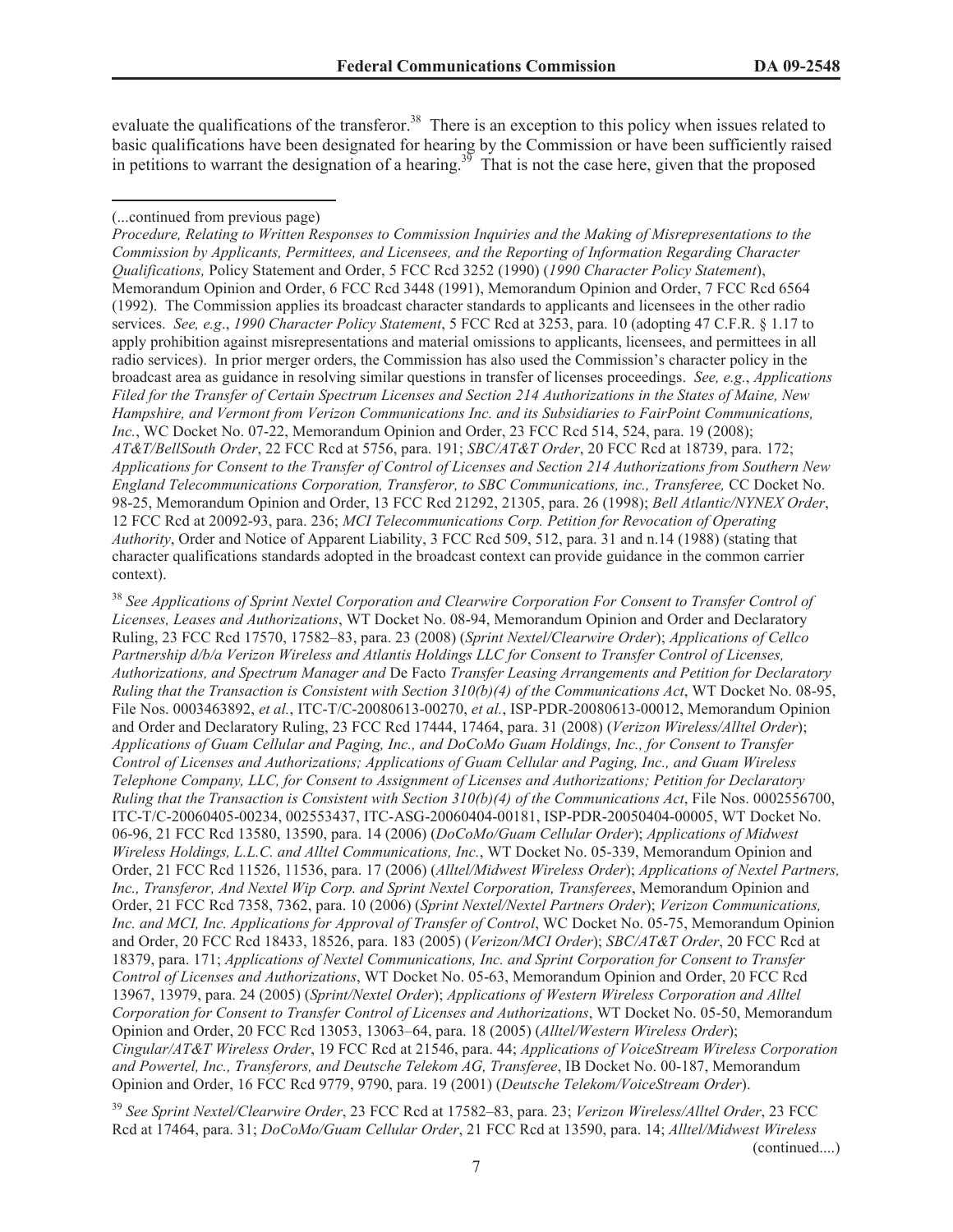transaction involves the transfer of control and assignment of authorizations and assets from the Trustee.

15. Section 310(d) also requires that the Commission consider the qualifications of the proposed transferee as if the transferee were applying for the license directly under section 308 of the Act.<sup>40</sup> Among the factors that the Commission considers in its public interest inquiry is whether the applicant for a license or license transfer has the requisite "citizenship, character, financial, technical, and other qualifications."<sup>41</sup> We disagree with ATN's claim that CFC is not qualified to be a licensee. ATN asserts that CFC has no experience providing telecommunications services and that CFC failed to monitor ICC's activities during the time that RTFC made loans to the company.<sup>42</sup> While it may be true that CFC does not currently provide telecommunications services, it has previously taken possession and management control of another distressed telecommunications borrower; it has extensive experience with rural utilities as a financial institution for its members; and it has stated that it will work with existing ICC management.<sup>43</sup> Applicants further maintain that the ICC management has the expertise and experience necessary to maintain and improve the operating subsidiaries' ability to serve the unique environment in the U.S. Virgin Islands, which is an area with limited resources, difficult terrain, and major storm risks.<sup>44</sup> In addition, they state that CFC intends to seek and retain additional senior management with substantial telecommunications experience.<sup>45</sup>

16. We agree with Applicants that CFC's financial resources should allow ICC to emerge from a complex bankruptcy that has been pending since 2007. This emergence from bankruptcy is critical to allowing Vitelco and the other ICC businesses both to continue and to improve their service offerings for consumers. As ATN recognizes, the Vitelco network infrastructure is in critical need of repair and modernization.<sup>46</sup> Applicants do not dispute this fact and have submitted evidence explaining

<sup>40</sup> Section 308 requires that applicants for Commission licenses set forth such facts as the Commission may require as to citizenship, character, and financial, technical, and other qualifications. *See* 47 U.S.C. § 308; *see also DoCoMo/Guam Cellular Order*, 21 FCC Rcd at 13590, para. 14; *Alltel/Midwest Wireless Order*, 21 FCC Rcd at 11536, para. 17; *Sprint Nextel/Nextel Partners Order*, 21 FCC Rcd at 7362, para. 10; *Verizon/MCI Order*, 20 FCC Rcd at 18526, para. 183; *SBC/AT&T Order*, 20 FCC Rcd at 18379, para. 171; *Alltel/Western Wireless Order*, 20 FCC Rcd at 13063–64, para. 18; *Cingular/AT&T Wireless Order*, 19 FCC Rcd at 21546, para. 44.

<sup>41</sup> 47 U.S.C. §§ 308, 310(d). *See also Applications of Cellco Partnership d/b/a Verizon Wireless and Rural Cellular Corporation to Transfer Control of Licenses and Authorizations*, WT Docket No. 07-208, Memorandum Opinion and Order and Declaratory Ruling, 23 FCC Rcd 12463,12477-78, para. 27 (2008); *Applications of AT&T Inc. and Dobson Communications Corporation for Consent to Transfer Control of Licenses and Authorizations*, 22 FCC Rcd 20295, 20302, para. 11 (2007); *Alltel/Midwest Wireless Order*, 21 FCC Rcd at 11536, para. 17; *Sprint/Nextel Order*, 20 FCC Rcd at 13979, para. 24; *Alltel/Western Wireless Order*, 20 FCC Rcd at 13063, para. 18; *Cingular/AT&T Wireless Order*, 19 FCC Rcd at 21546, para. 44.

 $42$  ATN Petition at 2, 13, 20.

<sup>43</sup> Letter from Kent D. Bressie, Counsel for CFC, to Marlene H. Dortch, Secretary, FCC, WC Docket No. 09-82 at 3 (filed Aug. 14, 2009) (CFC August 14 *Ex Parte* Letter).

<sup>44</sup> *Id*. at 2.

<sup>45</sup> *Id*.

<sup>(...</sup>continued from previous page)

*Order*, 21 FCC Rcd 11536, para. 17; *Sprint Nextel/Nextel Partners Order*, 21 FCC Rcd at 7362, para. 10; *Verizon/MCI Order*, 20 FCC Rcd at 18526, para. 183; *SBC/AT&T Order*, 20 FCC Rcd at 18379, para. 171; *Sprint/Nextel Order*, 20 FCC Rcd at 13979, para. 24; *Alltel/Western Wireless Order*, 20 FCC Rcd at 13063–64, para. 18; *Cingular/AT&T Wireless Order*, 19 FCC Rcd at 21546, para. 44; *Deutsche Telekom/VoiceStream Order*, 16 FCC Rcd at 9790, para. 19.

<sup>&</sup>lt;sup>46</sup> ATN Petition at 15-19, Exhibit B (Finding of Facts, Investigation of Rates of Virgin Islands Telephone Company (d/b/a/ Innovative Communications), PSC Docket No. 578 at 44-45, 52 (V.I. Public Service Commission, Dec 1,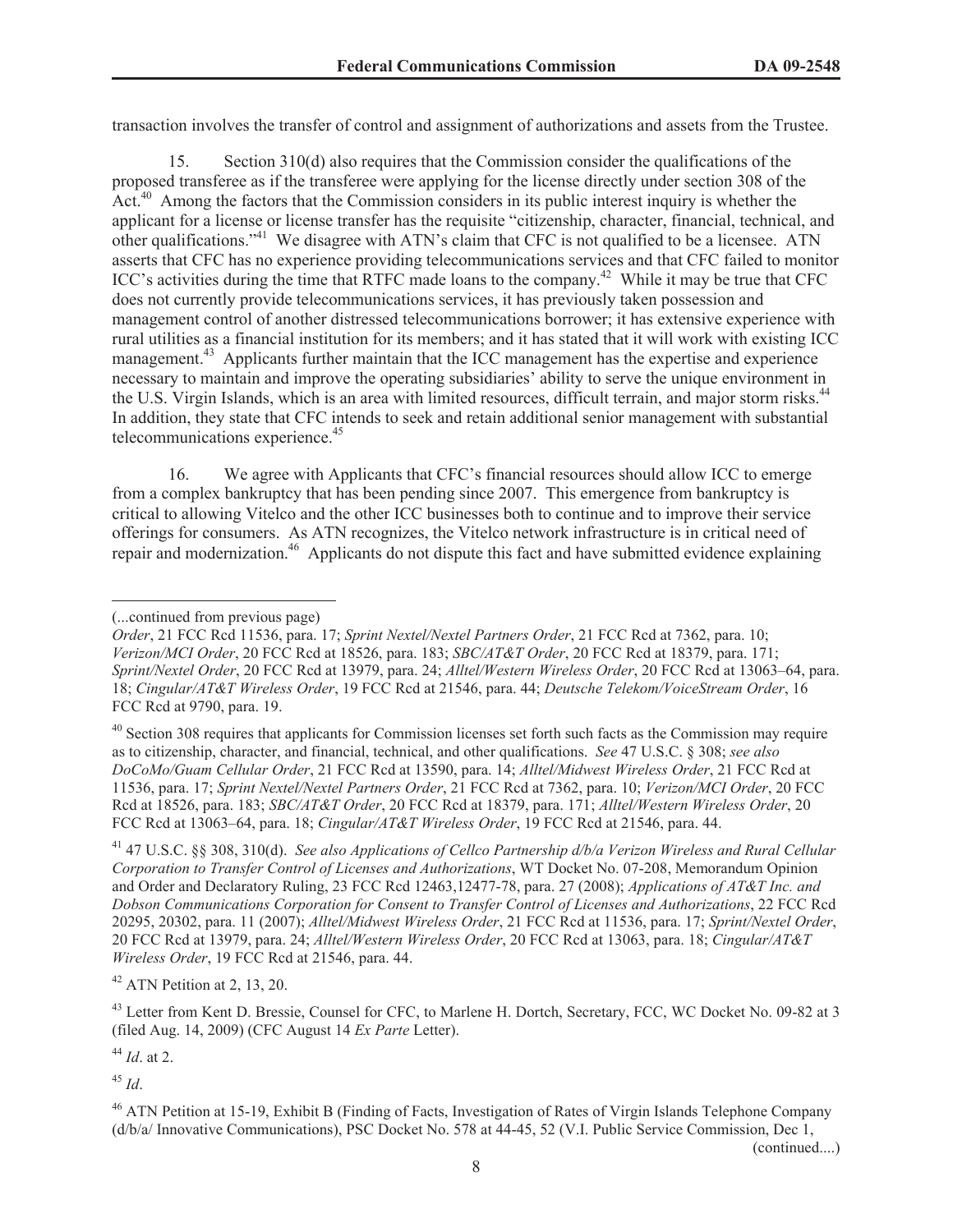the steps CFC will take to address the amount of capital necessary to eliminate debts and claims against ICC and to fund capital expenditures that are necessary to rehabilitate the telecommunications and cable businesses.<sup>47</sup> The Trustee also states that, among other things, he has managed repairs of the telephone network since 2007, overseen digitalization of the cable network and the installation of switching and fiber capacity on the islands, funded ICC's employee pension plans, and commissioned a modernization design study of the telephone and cable infrastructure to improve the delivery and quality of services. <sup>48</sup> The record demonstrates that CFC is financially committed to stabilizing and rehabilitating the ICC networks, and the Applicants have stated that they will be guided by the design study as well as CFC's own determinations of what investments and operational changes will be necessary to improve the ICC businesses.<sup>49</sup>

17. We agree with Applicants that there is no evidence that CFC should be disqualified as a purchaser on the basis that, as ATN alleges, CFC failed to monitor and detect mismanagement by the former owner after having loaned \$500 million to ICC.<sup>50</sup> While the Applicants have acknowledged the mismanagement and malfeasance of ICC's former owner,<sup>51</sup> there is no evidence that any misconduct is attributable to CFC, or that it was negligent with respect to any oversight responsibilities it may have had as a creditor in these circumstances. Applicants state that neither RTFC nor CFC benefited from the actions by ICC's former owner and that RTFC worked with ICC for many years after problems emerged to reschedule its debt and arrange other relief, but that the company still defaulted on the loans in  $2004$ .<sup>52</sup> CFC then sought to protect its rights by litigating with ICC and eventually secured a judgment against the company for the full amount in  $2006$ <sup>53</sup> Applicants explain that, after ICC failed to repay the judgment and other debts, RTFC elected to bid for the ICC assets as a secured creditor, which is permitted under the bankruptcy code.<sup>54</sup> We agree with Applicants that RTFC and CFC have a significant incentive to make themselves whole by rehabilitating ICC's telecommunications and cable businesses.<sup>55</sup> In short, we are not persuaded that there are concerns about CFC's qualifications to hold Commission licenses.

<sup>(...</sup>continued from previous page)

<sup>2008) (</sup>finding that the Vitelco network is in disrepair, does not offer new products and services, and that a new owner must make the necessary investment to upgrade the network for consumers).

<sup>47</sup> Springel Opposition at 15-16; CFC August 14 *Ex Parte* Letter at 3; Letter from Kent Bressie, Counsel for CFC, to Marlene H. Dortch, Secretary, FCC, WC Docket No. 09-82 at 2-4 (filed Sept. 15, 2009)

<sup>48</sup> Springel Opposition at 14-16; Joint Opposition at 14-15.

<sup>&</sup>lt;sup>49</sup> CFC August 14 *Ex Parte* Letter at 3 ("CFC is closely monitoring the Chapter 11 Trustee's ongoing network engineering study. CFC expects that the study, which is nearing completion, will provide critical guidance and information about how best to rehabilitate and improve the Vitelco, Innovative Cable STT-STJ and Innovative Cable STX networks."); Letter from Kent D. Bressie, Counsel to CFC, to Marlene H. Dortch, Secretary, FCC, WC Docket No. 09-82 at 2-4 (filed Sept. 9, 2009) (CFC September 9 *Ex Parte* Letter) (explaining certain capital requirements of ICC and describing steps CFC has taken to ensure financing of network upgrades and rehabilitation efforts post-closing).

<sup>50</sup> ATN Petition at 13, 16, 20.

<sup>51</sup> *See supra* note 3.

<sup>&</sup>lt;sup>52</sup> Letter from Kent Bressie, Counsel for CFC, to Marlene H. Dortch, Secretary, FCC, WC Docket No. 09-82 at 2 (filed Oct. 8, 2009) (explaining CFC's actions to address long-running claims by ICC's former owner regarding the time period prior to ICC's bankruptcy).

<sup>53</sup> Joint Opposition at 14-15 (citing *RTFC v. ICC* and *RFTC v. Jeffrey Prosser*, Case Nos. 2004-CV-154 and 2004- CV-155, Final Judgment (D. V.I., June 9, 2006)).

<sup>&</sup>lt;sup>54</sup> Public Interest Statement at ii-iii; 8-9 (citing 11 U.S.C. § 363(k)).

<sup>&</sup>lt;sup>55</sup> Joint Opposition at 15.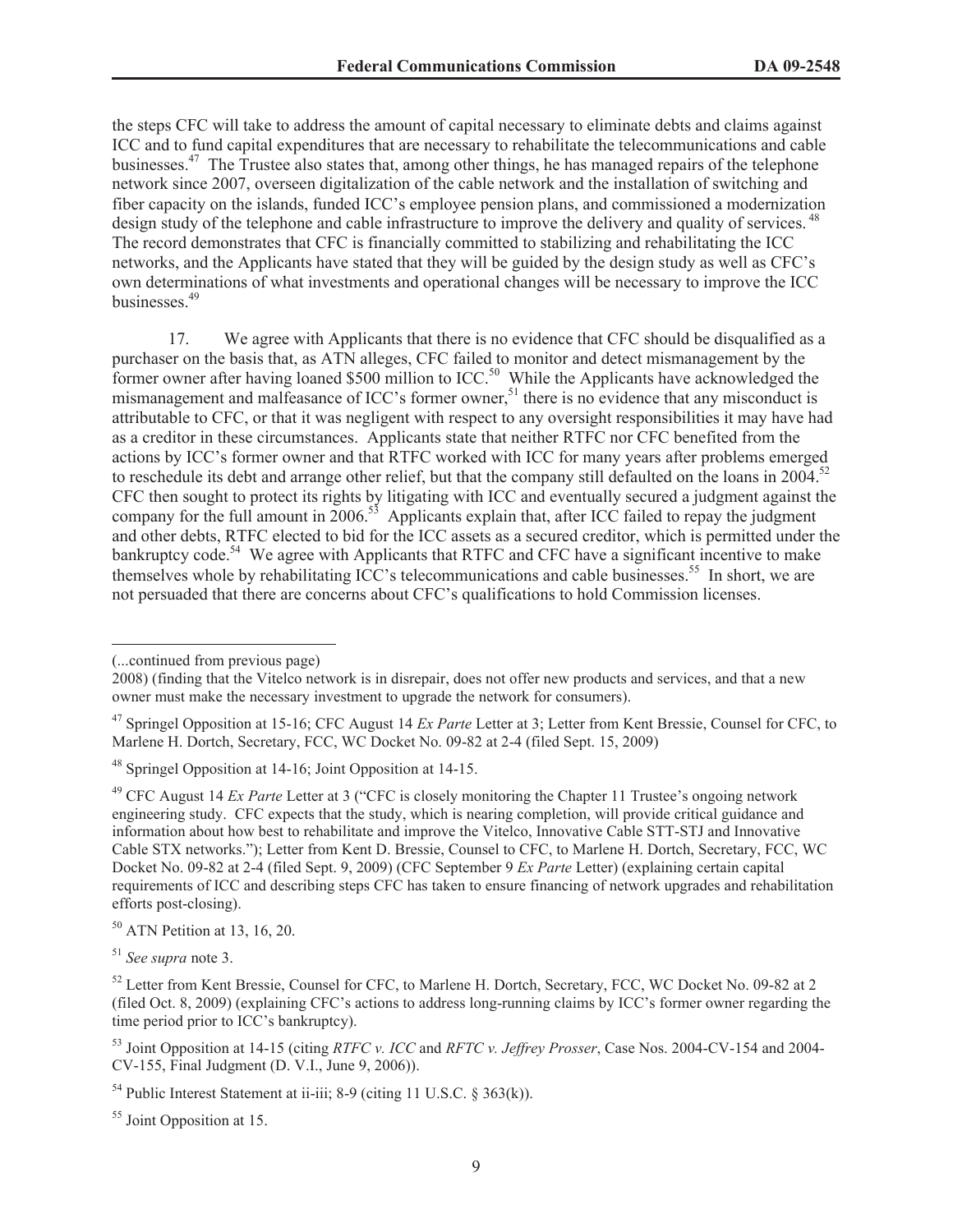### **C. Public Interest Analysis**

18. We next consider the potential public interest harms arising from this proposed transaction and the potential benefits. ICC and CFC do not compete with each other for telecommunications customers because CFC is not currently a telecommunications service provider in the U.S. Virgin Islands, and thus, there is no reason to expect that the transaction will harm competition on that basis.<sup>56</sup> ATN argues, however, that the proposed transaction, as approved by the Bankruptcy Court, will perpetuate the pre-existing situation in which a single entity owns both Vitelco and Innovative Cable and that this will inhibit intermodal competition. It states that Vitelco is the incumbent LEC and that Innovative Cable has an estimated 90 percent share of the cable television market and that, in packaging the ICC assets for sale, the Trustee will preserve ICC's monopoly power.<sup>57</sup> ATN seeks to have us either deny the proposed transaction by requiring that the parties re-structure it to require separate purchasers for each business, or alternatively, grant the applications but require CFC to divest Vitelco or Innovative Cable as a condition of the approval.<sup>58</sup> For the reasons explained below, we deny ATN's petition.

19. First, facilitating the successful resolution of a bankruptcy proceeding is a factor in our public interest analysis.<sup>59</sup> It is the Commission's policy to support the bankruptcy laws, and where possible to accommodate them in a manner that is consistent with the Act. $^{60}$  The Commission has stated that facilitating a telecommunications service provider's successful emergence from bankruptcy "advances the public interest by providing economic and social benefits, especially the compensation of innocent creditors."<sup>61</sup> The Bankruptcy Court has granted interim approval of the ICC asset groupings, which includes assigning both the Vitelco and Innovative Cable assets in Group One for sale to CFC.<sup>62</sup>

<sup>58</sup> *Id.* at 10-13, 26-31. Applicants state that Vitleco's affiliate, ICC, bought Innovative Cable in 1998. Joint Opposition at iv.

<sup>59</sup> *Applications for Consent to the Assignment and/or Transfer of Control of Licenses; Adelphia Communications Corporation, Assignors, to Time Warner Cable, Inc Assignees; Adelphia Communications Corporation, Assignors and Transferors, to Comcast Corporation, Assignees and Transferees; Comcast Corporation, Transferor, to Time Tome Warner, Inc., Transferee; Time Warner, Inc., Transferor, to Comcast Corporation, Transferee*, MB Docket No. 05-192, Memorandum Opinion and Order, 21 FCC Rcd 8203, 8323, para. 282 (2006) (*Adelphia Order*) (citing *WorldCom, Inc. and its Subsidiaries (debtor-in possession), Transferor, and MCI, Inc., Transferee, Applications to Transfer and/or Assign Section 214 Authorizations, Section 310 Licenses, and Submarine Cable Landing Licenses*, WC Docket No. 02-215, Memorandum Opinion and Order, 18 FCC Rcd 26484, 26503, para. 29 (2003) (*WorldCom Order*)).

<sup>60</sup> *WorldCom Order*, 18 FCC Rcd at 26503, para. 29 (citing *Mobilemedia Corporation, et al.*, *Applicant for Authorizations and Licenses of Certain Stations in Various Services*, WT Docket No. 97-115, Memorandum Opinion and Order, 14 FCC Rcd 8017, 8018, para. 4 (1999); *Applications of Space Station System Licensee, Inc., Motorola Satellite Communications, Inc. and Wireless SP, Inc., Assignors, and Iridium Constellation LLC, Iridium Carrier Services, LLC and Iridium Satellite LLC, Assignees, for Consent to Assignment of License Pursuant to Sections 214 and 310(d) of the Communications Act*, Memorandum Opinion and Order, 17 FCC Rcd 2271, 2286-87, para. 34 (Int'l Bur. 2002) ("Because this transaction permits the Iridium system to emerge from bankruptcy and continue operations, the competitive impact is likely to be beneficial."); *Application of Orbital Communications Corporation and ORBCOMM Global, L.P., Assignors, and ORBCOMM License Corp. and ORBCOMM LLC, Assignees, for Consent to Assign Non-Common Carrier Earth and Space Station Authorizations, Experimental Licenses, and VSAT Network*, Order and Authorization, 17 FCC Rcd 4496, 4504, para. 15 (Int'l Bur. 2002) ("Because this transaction permits the [licensee] to emerge from bankruptcy and continue operations, the competitive impact will be beneficial .... Successful emergence from bankruptcy is critical to the continued operation and expansion of the ORBCOMM system.").

<sup>61</sup> *WorldCom Order*, 18 FCC Rcd at 26503, para. 29.

<sup>62</sup> *Interim Sale Order* at 3.

<sup>56</sup> Public Interest Statement at 19-20.

<sup>57</sup> ATN Petition at ii, 10-14.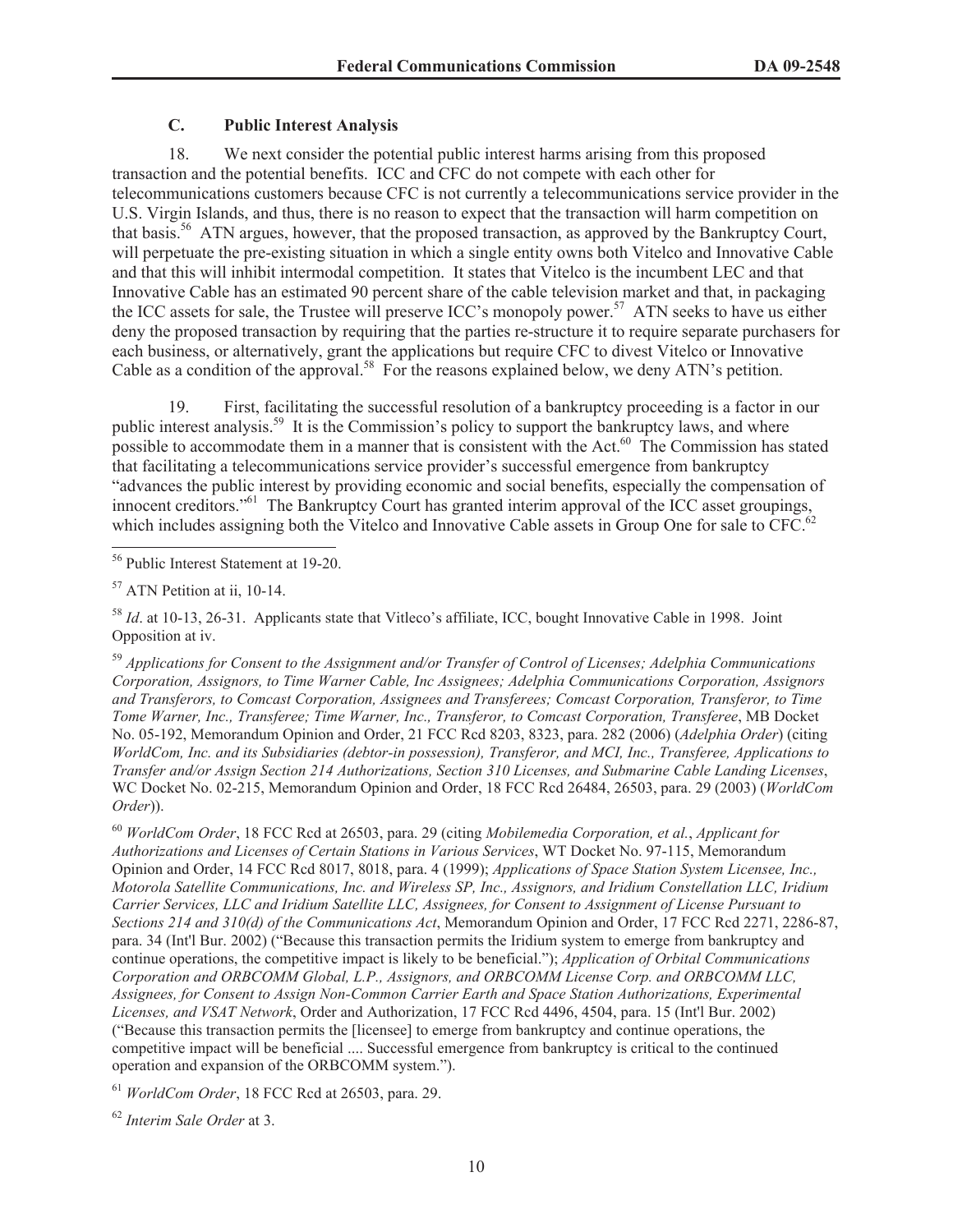The Court stated that the sale of the assets to CFC is "in the best interests of the Debtor's estate and its creditors" and found that the Trustee marketed the Group One assets through a "fair, full and complete marketing process."<sup>63</sup> While this is an interim approval, pending regulatory approval of the transaction, it represents the Bankruptcy Court's judgment that the Trustee "has demonstrated both (i) good, sufficient, and sound business purpose and justification for the sale of the Assets; and (ii) compelling circumstances for interim approval of the sale transaction contemplated in the [Sale] Agreement pursuant to Bankruptcy Code  $\S$ § 363(b) and (f).<sup>564</sup> We recognize the Court's jurisdiction to find that the sale of the assets in a combined grouping is in the best interests of the creditors, and we do not question that finding here.

20. We find the Applicants' argument that the proposed transaction would serve the public interest, convenience, and necessity to be persuasive. ICC's customers have been subject to the uncertainties associated with the bankruptcy for over two years,<sup>65</sup> and the Trustee emphasizes that ICC's successful emergence from bankruptcy hinges on the sale of the existing asset groupings. In particular, he asserts that the cost of separating the integrated operations of Vitelco and Innovative Cable would dramatically alter the cost structure of the two companies and significantly increase their cost of service.<sup>66</sup> He provides a long list of integrated operations that would have to be duplicated, including technical and maintenance crews, operations support systems, office facilities, billing systems, and fleet vehicles; and he argues that, even if another buyer were to absorb these costs, consumers would be subject to rate increases.<sup>67</sup> We believe that ATN's argument that we must order Innovative Cable or Vitelco to be independently owned does not accord sufficient weight to the increased costs and delay that would attend unwinding the findings of the Bankruptcy Court and requiring a new sale of the cable or telephone assets to an undetermined third party.

21. ATN recognizes that critical repairs and rehabilitation of the Vitelco network are necessary to serve customers, who have endured the instability associated with the mismanagement and resulting bankruptcy of ICC.<sup>68</sup> Not only is there a need finally to resolve the bankruptcy process, to stabilize the ICC businesses, and to allow a purchaser to move forward with much needed investments, but the Applicants have also asserted that CFC, as the common purchaser, will facilitate improved disaster planning and recovery programs for both the Vitelco and Innovative Cable networks, which are vulnerable to hurricanes and tropical storms, some of which have inflicted devastating damage in recent years.<sup>69</sup> Because Applicants state that ICC does not currently have access to the capital it needs to rehabilitate the networks, $\frac{70}{9}$  we are particularly concerned about the impact of any delay and are mindful of the fact that it took a full year between the time that the Trustee began to market the ICC assets and the Bankruptcy Court's interim approval of the proposed transaction.<sup>71</sup>

<sup>66</sup> Springel Opposition at 11-12.

<sup>67</sup> *Id*. at 12.

<sup>68</sup> ATN Petition at 14-19.

<sup>69</sup> Public Interest Statement at 17-19. CFC September 9 *Ex Parte* Letter at 2-4.

<sup>70</sup> Joint Opposition at v.

 $71$  Public Interest Statement at 11 (the Trustee began marketing the assets in April 2008, received the purchase offer from RTFC in January 2009, and the Bankruptcy Court issued its *Interim Sale Order* in April 2009); Joint Opposition at ii, v (stating that, besides CFC, no other sufficient bids emerged from the bankruptcy process; describing the difficulties associated with recommencing marketing and sales efforts to find a new bidder; and stating that a divestiture condition would make it impossible to exit the bankruptcy process quickly). ATN

<sup>63</sup> *Id*. at 4.

<sup>64</sup> *Id*.

<sup>65</sup> Public Interest Statement at 8-10.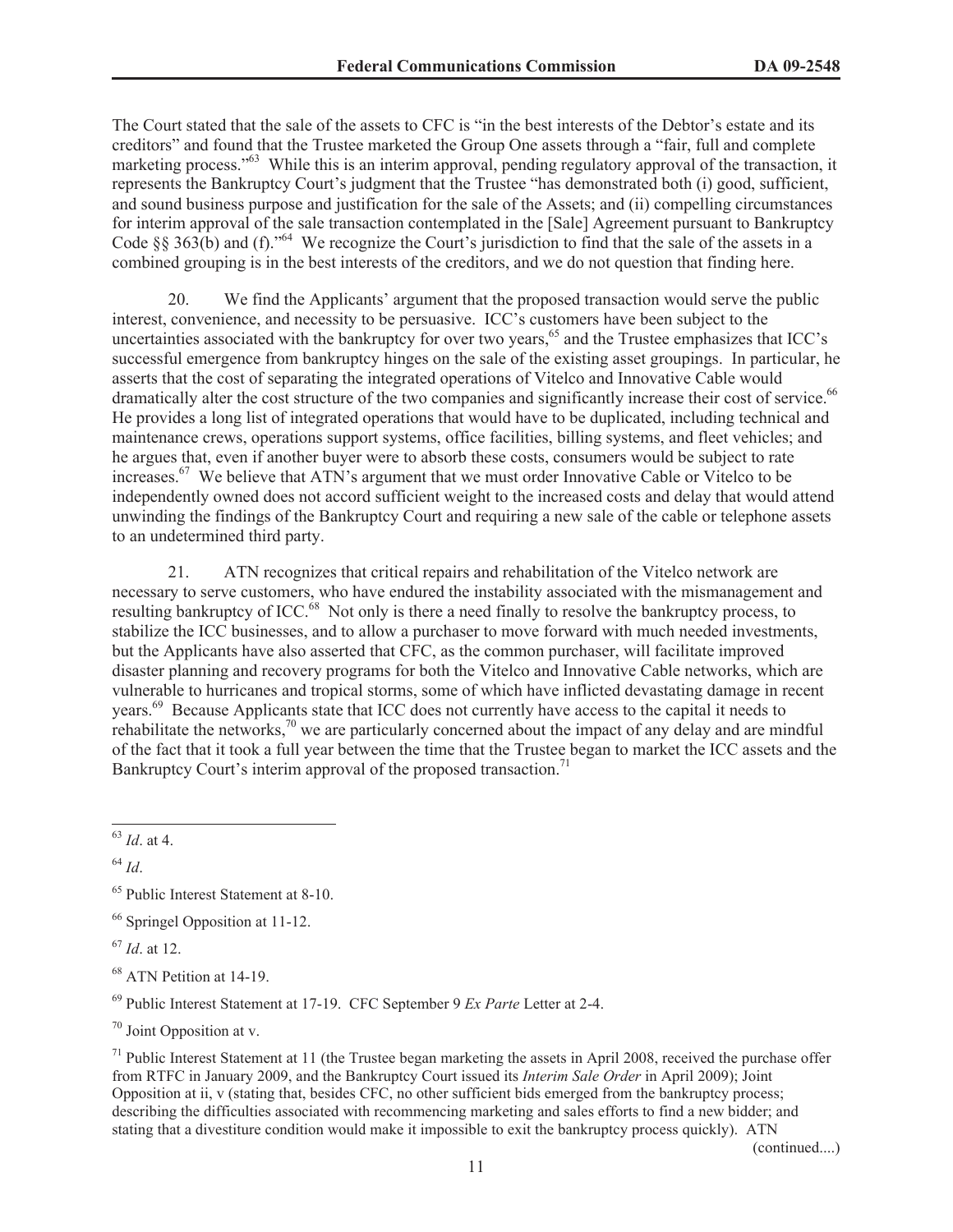22. Second, while ATN is correct that the Commission's public interest inquiry under the Act is paramount regardless of a bankruptcy court proceeding,<sup>72</sup> we have not been persuaded by ATN that approval of the applications will result in transaction-specific harms. ATN argues that common ownership of Vitelco and Innovative Cable has historically impeded intermodal competition in the U.S. Virgin Islands because the companies have not competed against each other. However, this common control has existed since 1998 and does not arise as a result of the proposed transaction.<sup>73</sup> Consistent with Commission precedent, we decline to address claims that are not specific to the transaction.<sup>74</sup> Moreover, we recognize the record evidence regarding the unique challenges in the U.S. Virgin Islands that are both a reason for the current integration and an impediment to finding alternative purchasers. Applicants state that the islands have a very small population spread across three separate islands and a low per capita income, rocky and mountainous terrain that make it expensive and difficult to build and maintain outdoor facilities, and high costs associated with transporting equipment and skilled technicians from the U.S. mainland. They assert that the corrosive impact of the tropical climate and risk of hurricanes require providers to store and maintain large amounts of spare and emergency equipment.<sup>75</sup>

23. In addition to the geography and demographics in the U.S. Virgin Islands, ATN argues that there are other barriers to entry that should persuade the Commission to impose a divestiture condition on the proposed transaction.<sup>76</sup> It states that Vitelco has a dominant share of the local wireline market and enjoys economies of scope and scale that other competitors do not. It argues that Vitelco

<sup>72</sup> ATN Petition at 7-10; ATN August 28 *Ex Parte* Letter at 5-9. *See* Joint Opposition at 11 (citing *Adelphia Order*, 21 FCC Rcd at 8323, para. 283) ("The Commission has a mandate to evaluate whether these transactions promote the aims of the Communications Act, including preserving and enhancing competition in relevant markets, accelerating private sector deployment of advanced services, and managing spectrum in the public interest. The principal duty of the proponents of Adelphia's plan to emerge from bankruptcy is to maximize creditor recovery. These aims are not congruent, although they are not necessarily in opposition.").

 $^{73}$  ATN asserts that section 652 of the Act, 47 U.S.C. § 572, which prohibits a LEC from purchasing a cable system in its operating territory or a cable company from purchasing a LEC in its operating territory, supports its argument that common ownership of Vitelco and Innovative Cable is not in the public interest. ATN Petition at 9-10; ATN August 28 *Ex Parte* Letter at 10. The Applicants reply that CFC is neither a LEC nor a cable operator, and that section 652 is inapplicable to the proposed transaction because the transaction would not create the combination about which ATN is complaining. Joint Opposition at 9. The Applicants further argue that, even if section 652 did apply, section 652(d)(5) expressly permits LECs, like Vitelco, that have less than \$100,000,000 in annual operating revenue to purchase "small cable systems in nonurban areas." The Applicants argue that this exception thus reflects Congress's judgment that affiliations between LECs and small nonurban cable systems are not likely to harm competition and should be allowed. Joint Opposition at 9 (citing 47 U.S.C. § 572(d)(5)); CFC September 9 *Ex Parte*  Letter at 2. We agree with the Applicants that the underlying policy of section 652 does not support, and, indeed, rebuts, ATN's argument that allowing the continuation of common ownership here is not in the public interest.

<sup>74</sup> *Verizon Communications, Inc., Transferor, and America Movil, S.A., DE C.V., Transferee, Application for Authority to Transfer Control of Telecommunicaciones de Puerto Rico, Inc.*, WT Docket No. 06-113, 22 FCC Rcd 6196, 6206, para. 25 (2006) (*America Movil/Verizon Order*); *Verizon/MCI Order*, 20 FCC Rcd at 18529, para. 191. We also reject similar claims by Jeffrey B.C. Moorhead that the proposed transaction will hinder competition in the U.S. Virgin Islands. *See* Moorhead Petition at 1.

<sup>75</sup> Springel Opposition at 7-9.

<sup>76</sup> ATN Petition at 19-20, 23-25.

<sup>(...</sup>continued from previous page)

speculates that CFC will not be a long term owner of the ICC assets and will not focus on rebuilding the network infrastructure, including for wireline services, but will instead sell the company at a future date. ATN September 9 *Ex Parte* Letter at 2; ATN November 2 *Ex Parte* Letter at 5, 8-9. There is no evidence in the record contradicting Applicants' assertion that they intend to develop ICC's businesses and will take steps to recapitalize Vitelco and its affiliates and fund the rehabilitation of the telecommunications and cable businesses. *See* CFC September 15 *Ex Parte* Letter at 2-4. These necessary steps are in the public interest.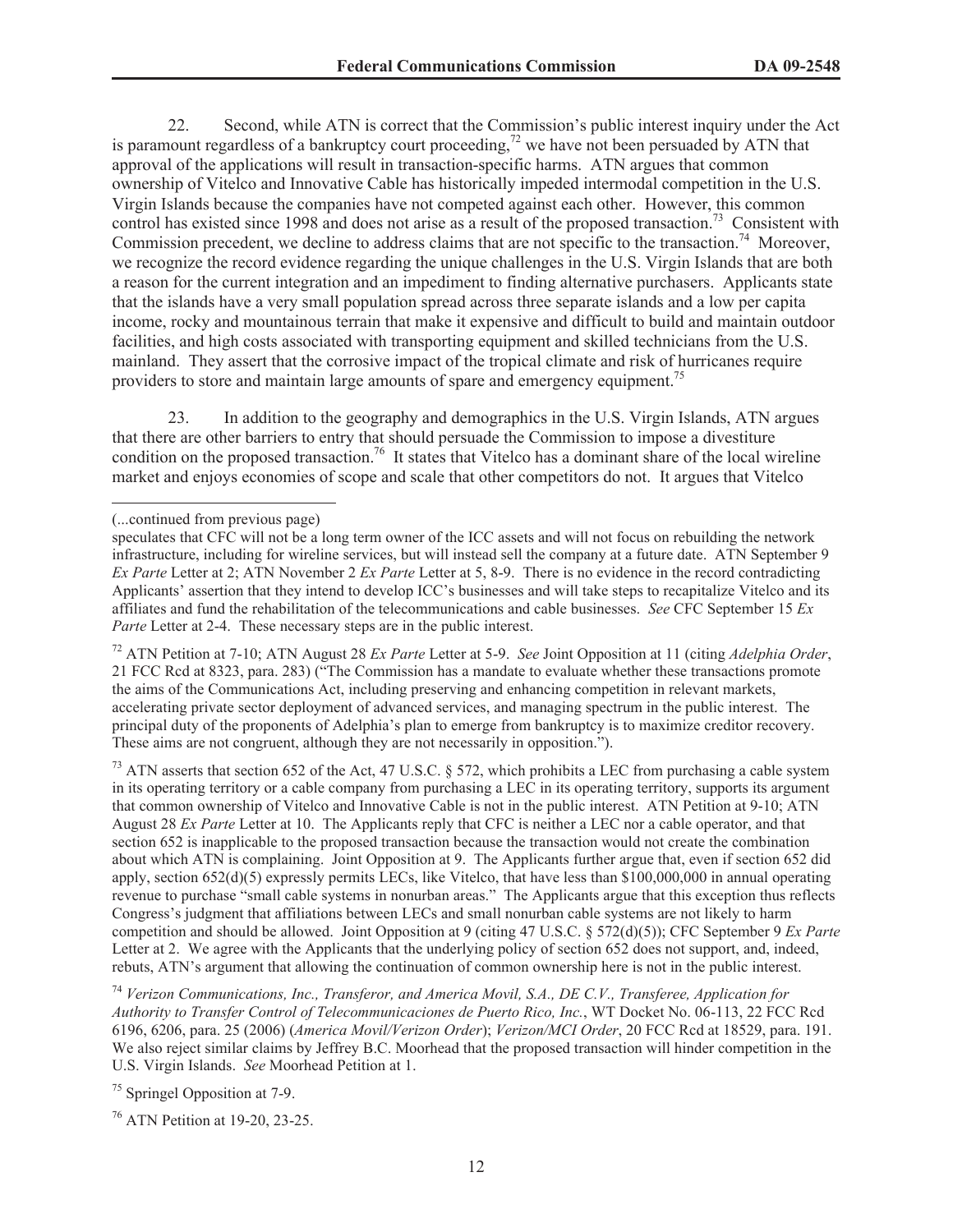receives federal universal service support that its former owners did not use in an appropriate manner, and that Commission policies limit the ability of new entrants to receive support in the future. It states that Vitelco mishandled local tax credits under its former ownership, and that this benefit disadvantages competitors. It maintains that Vitelco is exempt from incumbent LEC obligations because it qualifies as a rural telephone company under section 251(f) of the Act, while other competitors are not, and claims that the state public service commission is underfunded and will not take action on its own to promote competition.<sup>77</sup> It is not clear how a divestiture condition would address any of these overly broad claims, and we reject any argument by ATN that we should use this transaction to correct pre-existing market conditions. The proposed transaction results in no increase in concentration in the wireline market because CFC is not a telecommunications carrier in the U.S. Virgin Islands, and ATN's argument about Vitelco's existing economies of scale and market share is not a valid basis to deny or condition it.<sup>78</sup> Universal service support and existing rural incumbent LEC obligations are addressed in the Act,<sup>79</sup> and the Applicants and all carriers remain subject to existing legal requirements.<sup>80</sup> Any argument that ATN has regarding industry-wide implementation of universal service support is not appropriate in a proceeding addressing a specific transaction. Finally, alleged issues associated with local tax credits or state public service commission funding are not relevant to the proposed transaction.<sup>81</sup>

24. Third, maintaining and, in this case, restoring, a viable telecommunications provider that can invest and innovate benefits the public interest and serves the competitive goals of the Act. Applicants state that, under the Trustee's oversight, ICC has begun deploying additional fiber capacity across the islands and completed a significant deployment of large bandwidth fiber capacity between central offices to support higher speed broadband services, and that approval of the proposed transaction will allow CFC to continue these improvements. $82$  They also assert that transfer of ICC to CFC will facilitate investment in Innovative Wireless's network, which Applicants describe as "antiquated," and enhance its ability to compete for this business.<sup>83</sup> Granting these applications will give consumers the opportunity to have access to a stabilized provider for local, long distance, wireless, and cable TV services. This is a transaction bringing ICC out of bankruptcy, and, as we have found in similar circumstances, ensuring that customers will continue to receive quality service without disruption and with necessary improvements is in the public interest.<sup>84</sup>

25. For these reasons, we conclude that it would not serve the public interest to interject a structural separation requirement at the tail end of this lengthy bankruptcy process. Instead, we find that granting the applications will serve the public interest by avoiding service disruptions and permitting CFC to continue the Trustee's rehabilitation efforts after a difficult period for telecommunications consumers in the U.S. Virgin Islands.

<sup>82</sup> Public Interest Statement at 14-15.

<sup>77</sup> ATN Petition at 19-20, 23-25.

<sup>78</sup> *America Movil/Verizon Order*, 22 FCC Rcd at 6206, para. 24.

<sup>79</sup> 47 U.S.C. §§ 251, 254.

<sup>80</sup> *See America Movil/Verizon Order*, 22 FCC Rcd at 6208, para. 29 (stating that the transferee remains subject to all generally applicable legal obligations under the Act).

 $81$  We also deny assertions that ICC's past behavior with regard to subsidies or tax credits is evidence of CFC's future actions. *See America Movil/Verizon Order*, 22 FCC Rcd at 6206, para. 25.

<sup>83</sup> *Id.* at 19-20; Springel Opposition at 9; CFC August 14 *Ex Parte* Letter at 3.

<sup>84</sup> *See WorldCom Order*, 18 FCC Rcd at 26503-04, paras. 30-31.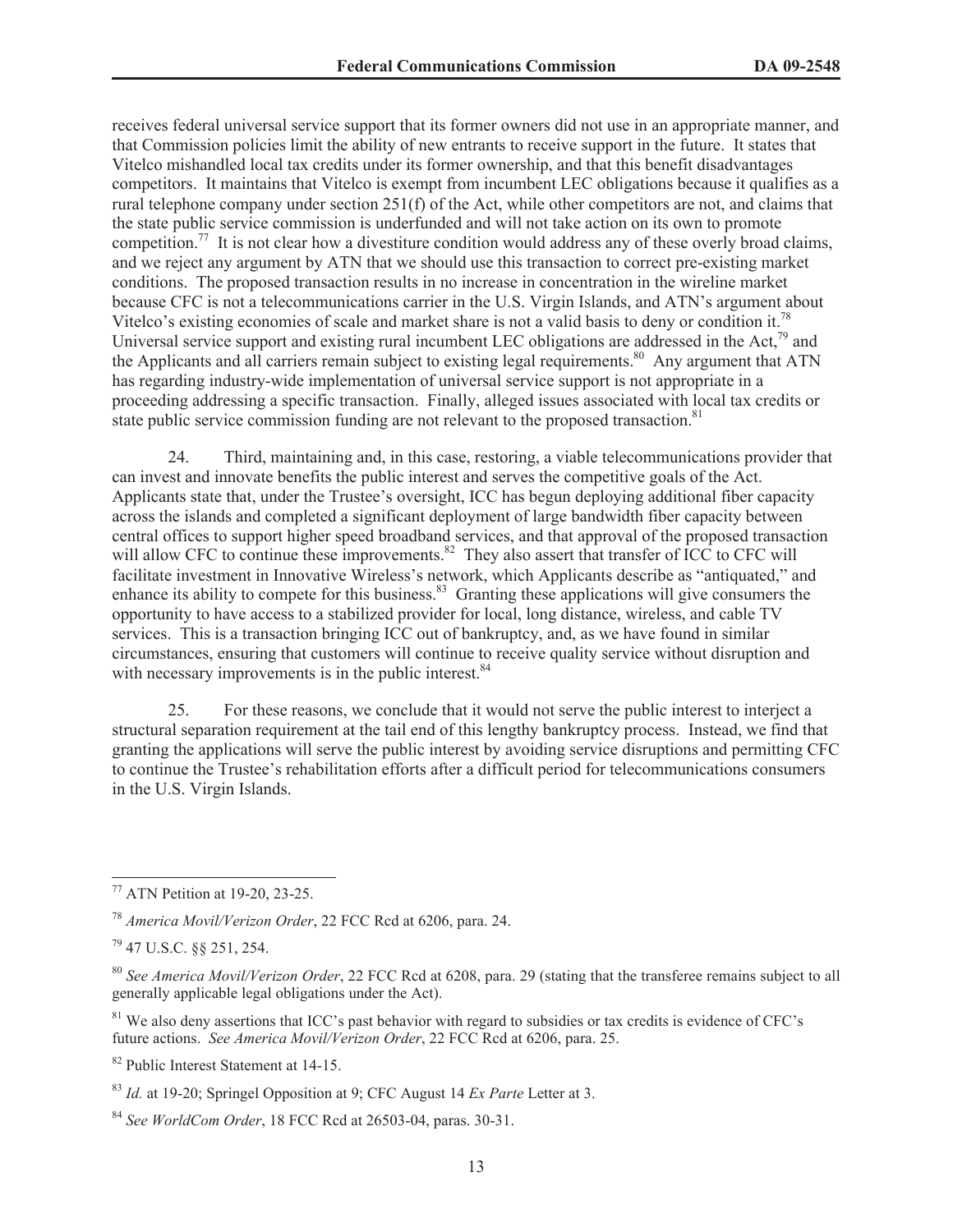### **IV. ORDERING CLAUSES**

26. Accordingly, having reviewed the applications and the record in this matter, IT IS ORDERED, pursuant to sections 1, 4(i), 4(j), 214, 303(r), 309, and 310(d) of the Communications Act of 1934, as amended, 47 U.S.C. §§ 151, 154(i), 154(j), 214, 303(r), 309, 310(d), that this *Order* IS ADOPTED, and that the Applications for Authority to Transfer Control and/or Assignment of various Commission licenses and authorizations filed by Stanford Springel as Chapter 11 Trustee for the Bankruptcy Estate of Innovative Communication Corporation, Innovative Communication Corporation, acting by and through its Chapter 11 Trustee, National Rural Utilities Cooperative Finance Corporation, DTR Holdings, LLC, and VI PowerNet, LLC as discussed herein and set forth in Appendix A ARE GRANTED.

27. IT IS FURTHER ORDERED, pursuant to sections  $4(i)$ ,  $4(i)$ , and  $310(d)$  of the Communications Act of 1934, as amended, 47 U.S.C. §§ 154(i), 154(j), 310(d), that the Petition of Atlantic Tele-Network, Inc. to Deny or, Alternatively, to Grant with Conditions, and the Petition to Deny of Jeffrey B.C. Moorhead ARE DENIED.

28. This action is taken pursuant to delegated authority under Sections 0.51, 0.61, 0.91, 0.131, 0.204, 0.261, 0.283, 0.291, and 0.331, of the Commission's Rules, 47 C.F.R. §§ 0.51, 0.61, 0.91, 0.131, 204, 0.261, 0.283, 0.291, 0.331.

### FEDERAL COMMUNICATIONS COMMISSION

Sharon Gillett Chief Wireline Competition Bureau

William T. Lake Chief Media Bureau

Ruth Milkman Chief Wireless Telecommunications Bureau

Mindel De La Torre Chief International Bureau